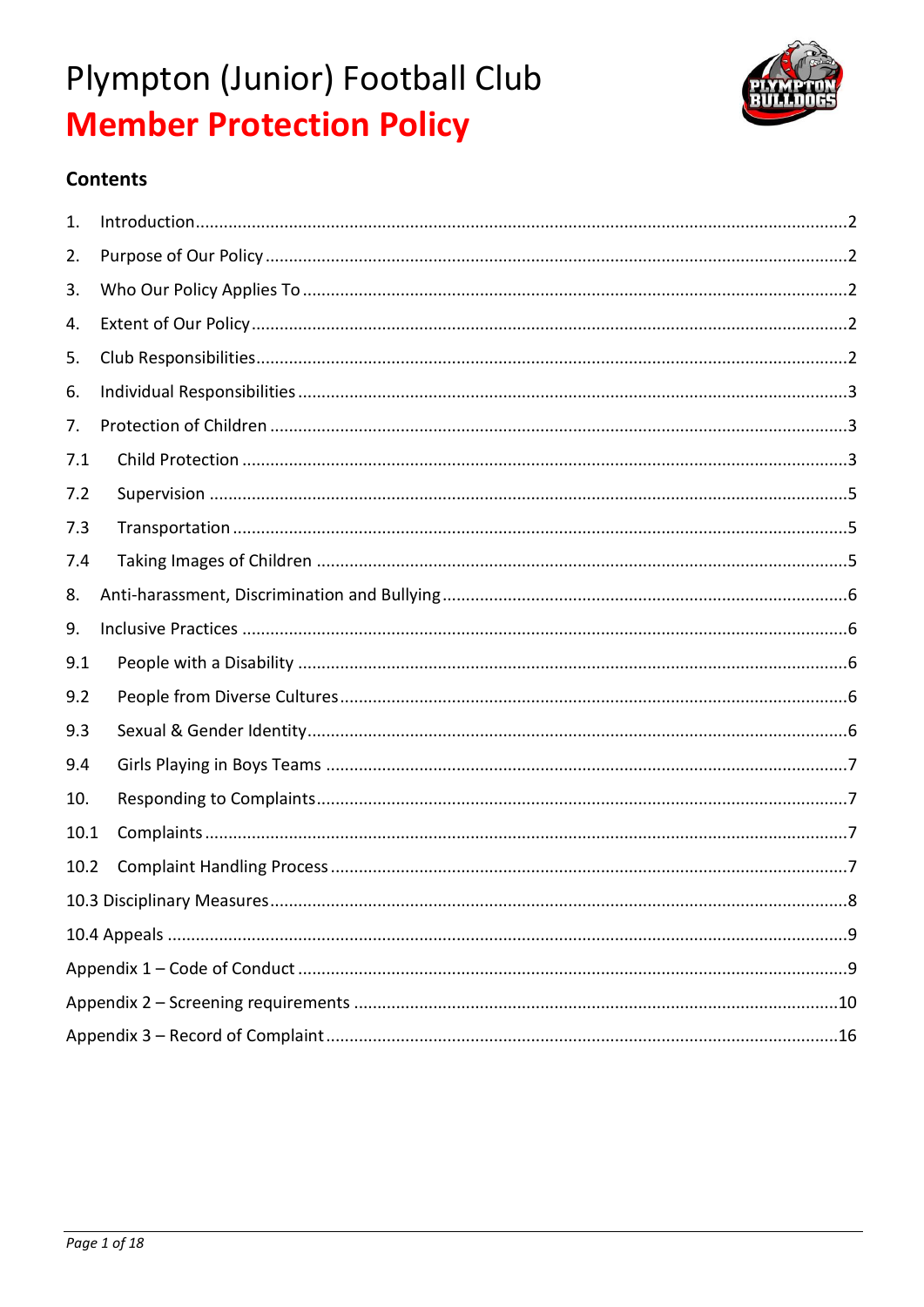

## **1. Introduction**

The Plympton (Junior) Football Club is committed to providing a positive environment in which children can learn, enjoy and develop a range of skills playing Australian Rules Football.

As an affiliate member of the Plympton Sports and Recreation Club, the Plympton (Junior) Football Club provides the people of Plympton Park, and its surrounding areas, with an environment which allows everyone to enjoy the many values of sport. We are a community based organisation that provides a friendly and safe environment for all ages and encourage a healthy, professional and successful outcome while enjoying the social aspects of a sporting organisation.

## **2. Purpose of Our Policy**

The main objective of our Member Protection Policy (Policy) is to maintain responsible behaviour and the making of informed decisions by participants in this club. It outlines our commitment to a person's right to be treated with respect and dignity, and to be safe and protected from abuse. Our policy informs everyone involved in our club of his or her legal and ethical rights and responsibilities and the standards of behaviour that are required. It also covers the care and protection of children participating in our club's activities.

## **3. Who Our Policy Applies To**

Our policy applies to everyone involved in the club including committee members, administrators, coaches, officials, players, parents and spectators.

## **4. Extent of Our Policy**

Our policy covers unfair decisions (e.g. team selection) and actions, breaches of our code of conduct and behaviour that occurs at practice, in the club rooms, at social events organised or sanctioned by the club (or our sport), and on away and overnight trips. It also covers private behaviour where that behaviour brings our club or sport into disrepute or there is suspicion of harm towards a child or young person.

## **5. Club Responsibilities**

We will:

- implement and comply with our policy;
- promote our policy to everyone involved in our club;
- promote and model appropriate standards of behaviour at all times;
- respond to breaches or complaints made under our policy promptly, fairly, and confidentially;
- review this policy every 24 months; and
- seek advice from and refer serious issues to South Australian National Football League (SANFL Juniors).

Serious issues include unlawful behaviour that involves or could lead to significant harm and includes criminal behaviour (e.g. physical assault, sexual assault, child abuse) and any other issues that SANFL Juniors request to be referred to them.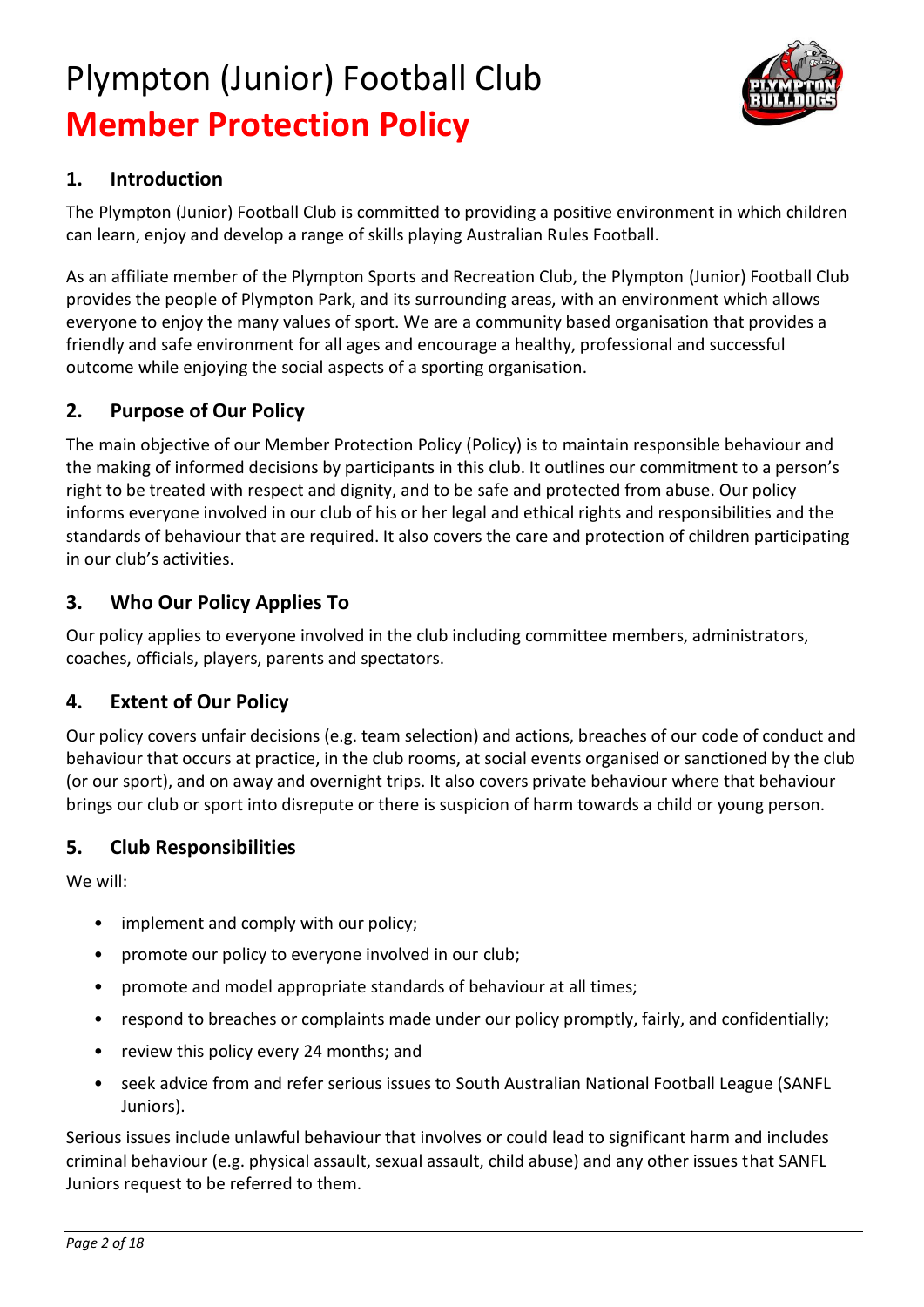

## **6. Individual Responsibilities**

Everyone associated with our club must:

- comply with the standards of behaviour outlined in our policy;
- treat others with respect;
- always place the safety and welfare of children above other considerations;
- be responsible and accountable for their behaviour;
- follow the guidelines outlined in this policy if they wish to make a complaint or report a concern about possible child abuse, discrimination, harassment or other inappropriate behaviour.

## **7. Protection of Children**

### **7.1 Child Protection**

The Plympton (Junior) Football Club is committed to the safety and wellbeing of all children and young people accessing our service. We support the rights of the child and will act without hesitation to ensure a child safe environment is maintained at all times. We also support the rights and wellbeing of our staff and volunteers and encourage their active participation in building and maintaining a secure environment for all participants.

Plympton (Junior) Football Club acknowledges that our staff, members and volunteers provide a valuable contribution to the positive experiences of children involved in our sport. Plympton (Junior) Football Club aims to continue this and to take measures to protect the safety and welfare of children participating in our sport by:

### *7.1.1 Identify and Analyse Risk of Harm*

The Plympton (Junior) Football Club will develop and implement a risk management strategy, which includes a review of existing child protection practices, to determine how child-safe and child-friendly the organisation is and to determine what additional strategies are required to minimise and prevent risk of harm to children because of the action of an employee, volunteer or another person.

### *7.1.2 Develop Codes of Behaviour for Adults and Children*

The Plympton (Junior) Football Club will ensure that the organisation has codes of behaviour that specify standards of conduct and care when dealing and interacting with children, particularly those in the organisation's care. The organisation will also implement a code of behaviour to address appropriate behaviour between children.

The code(s) of behaviour will set out professional boundaries, ethical behaviour and unacceptable behaviour. *(See Appendix 1)*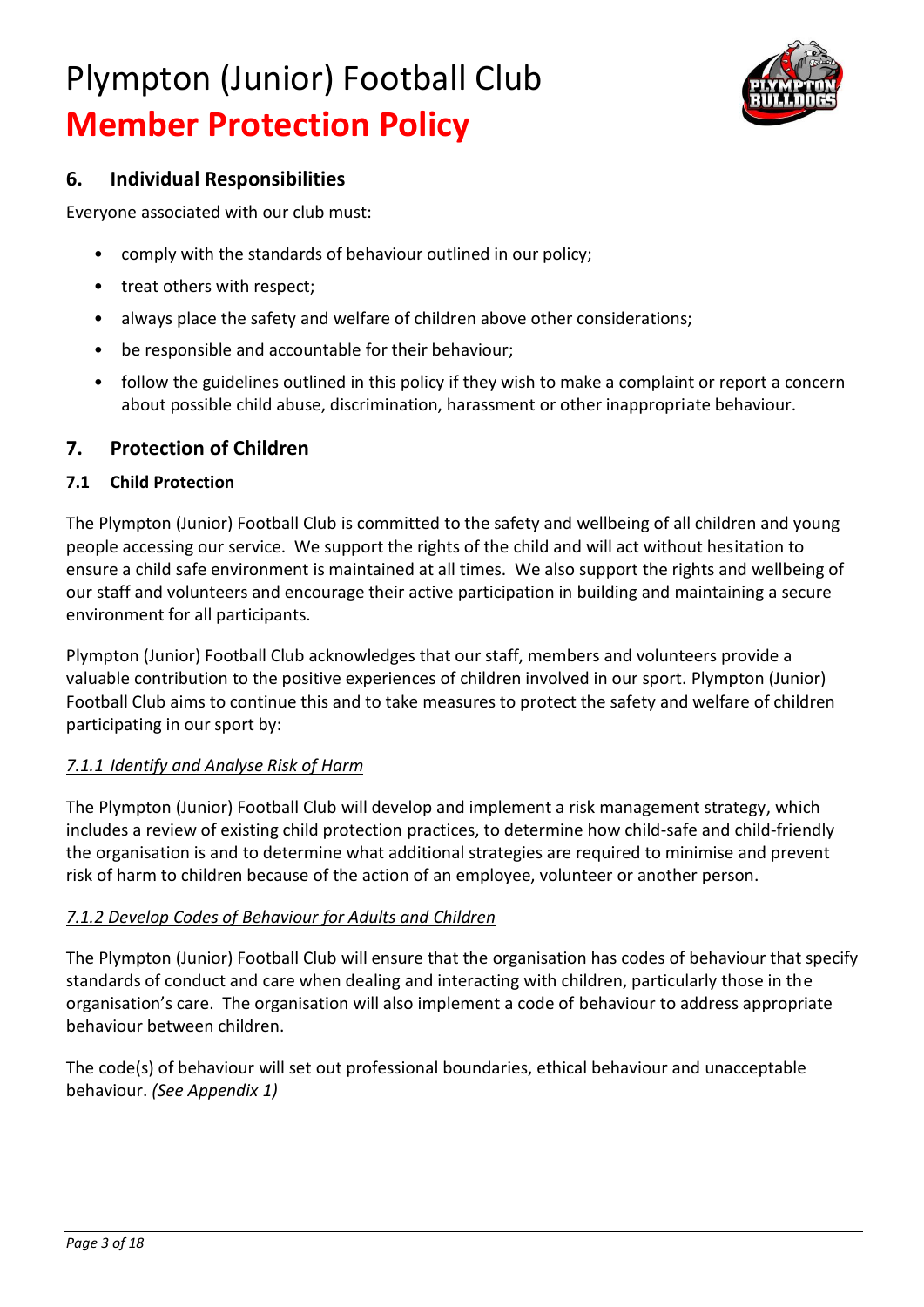

## *7.1.3 Choose Suitable Employees and Volunteers*

The Plympton (Junior) Football Club will ensure that the organisation takes all reasonable steps to ensure that it engages the most suitable and appropriate people to work with children (in prescribed positions).

This may be achieved using a range of screening measures. Such measures will aim to minimise the likelihood of engaging (or retaining) people who are unsuitable to work with children.

The Plympton (Junior) Football Club will ensure that working with children checks/criminal history assessments are conducted for employees and volunteers working with children, where an assessment is required by law.

If a criminal history report is obtained as part of their screening process, the Plympton (Junior) Football Club will ensure that the criminal history information is dealt with in accordance with relevant state requirements.

### *7.1.4 Support, Train, Supervise and Enhance Performance*

The Plympton (Junior) Football Club will ensure that volunteers and employees who work with children or their records have ongoing supervision, support and training such that their performance is developed and enhanced to promote the establishment and maintenance of a child-safe environment.

### *7.1.5 Empower and Promote the Participation of Children in Decision-Making and Service Development*

The Plympton (Junior) Football Club will promote the involvement and participation of children and young people in developing and maintaining child-safe environments.

### *7.1.6 Report and Respond Appropriately To Suspected Abuse and Neglect*

The Plympton (Junior) Football Club will ensure that volunteers and employees are able to identify and respond to children at risk of harm.

The Plympton (Junior) Football Club will make all volunteers and employees aware of their responsibilities under the *Children's Protection Act 1993 to make a report to the Child Abuse Report Line (13 14 78)* if they have suspicion on reasonable grounds that a child has been or is being abused or neglected.

If any person feels another person or organisation bound by this policy is acting inappropriately towards a child or is breaching the code'(s) of practice set out they may make an internal complaint. Please refer to our complaints procedure outlined in Section 10 of this policy. This will explain what to do about the behaviour and how the Plympton (Junior) Football Club will deal with the problem.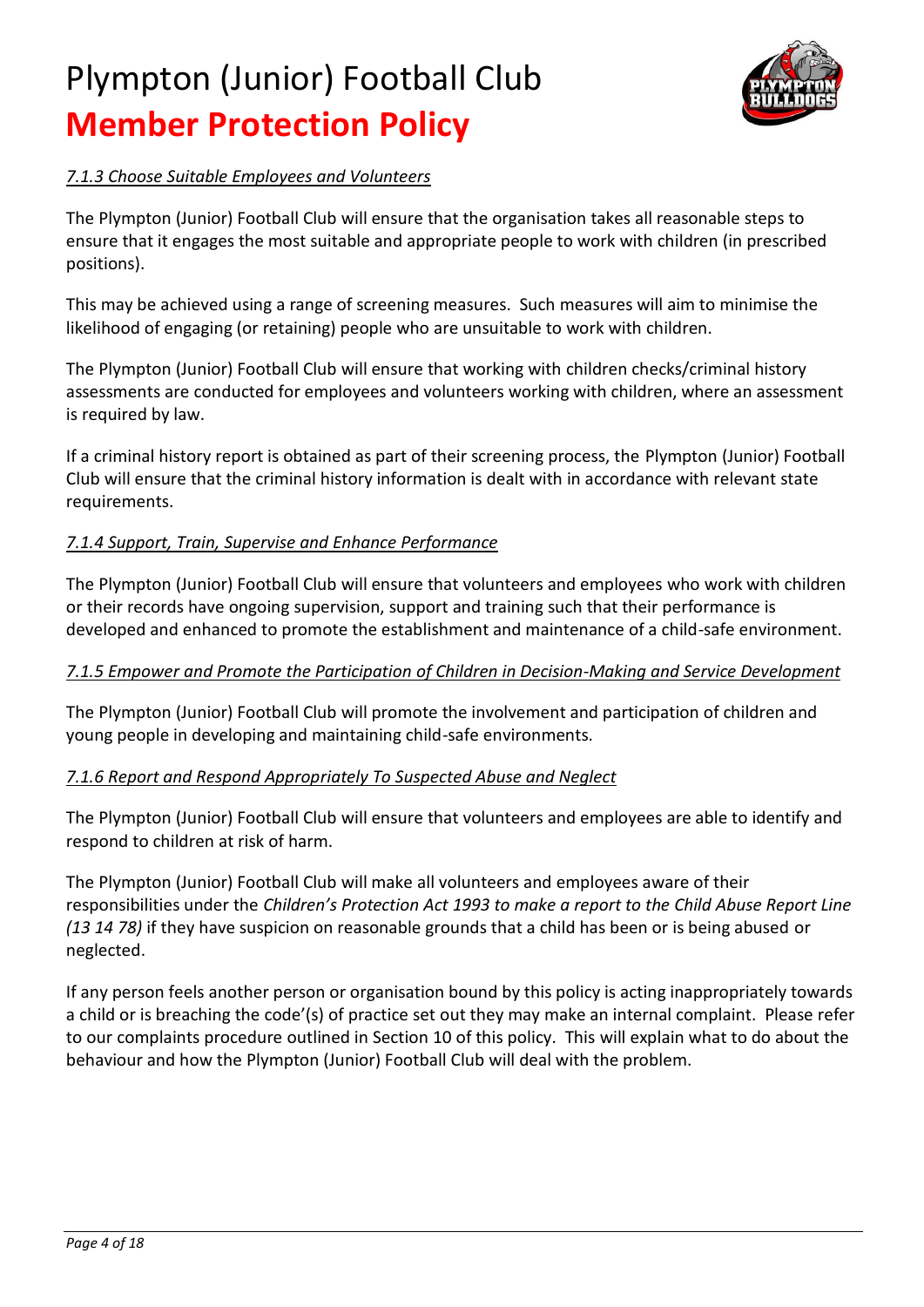

### **7.2 Supervision**

Members under the age of 12 must be supervised at all times by a responsible adult. Our club will provide a level of supervision adequate and relative to the members' age, maturity, capabilities, level of experience, nature of activity and nature of venue. If a member finds a member under the age of 12 is unsupervised, they should assume responsibility for the member's safety until the parent/guardian or supervisor can be found.

Parents must arrive on time to collect their child for reasons of courtesy and safety. If it appears a member will be left alone at the end of a training session with just one child, they will ask another member to stay until the child is collected.

### **7.3 Transportation**

Parents/guardians are responsible for transporting their children to and from club activities (e.g. practice and games). Where our club makes arrangements for the transportation of children (e.g. for away or overnight trips), we will conduct a risk assessment that includes ensuring vehicles are adequately insured, the driver has a current and appropriate licence for the vehicle being used and appropriate safety measures are available (e.g. fitted working seatbelts)

### **7.4 Taking Images of Children**

The Plympton (Junior) Football Club acknowledges that in South Australia under the Summary Offences Act 1953 a person must not engage in indecent filming. Images of children and adults should not be used inappropriately or illegally.

The Plympton (Junior) Football Club is conscious of concerns raised regarding the taking of video footage and or still photographs at games.

Nevertheless we are also conscious that there are genuine and innocent reasons why this may happen, including the recording of family memories and scouting by the SANFL/AFL Clubs.

In setting a policy with regard to the use of cameras during its games and functions, the Plympton (Junior) Football Club has endeavoured to reach a fair and simple compromise between these competing needs. The following shall apply to the use of cameras at all games.

A person is permitted to video and photograph games involving minors provided that they are either:

- a) related to a player involved in the game; or
- b) doing so for scouting purposes; or
- c) doing so on official engagement arranged by the Plympton (Junior) Football Club.

If parents have concerns about people videoing or taking photographs of junior games, they should raise them with the Match Day Official. If the person using a camera is then unable to convince the Match Day Official that they fall into either of the above categories, they will be asked to discontinue taking photos or videoing.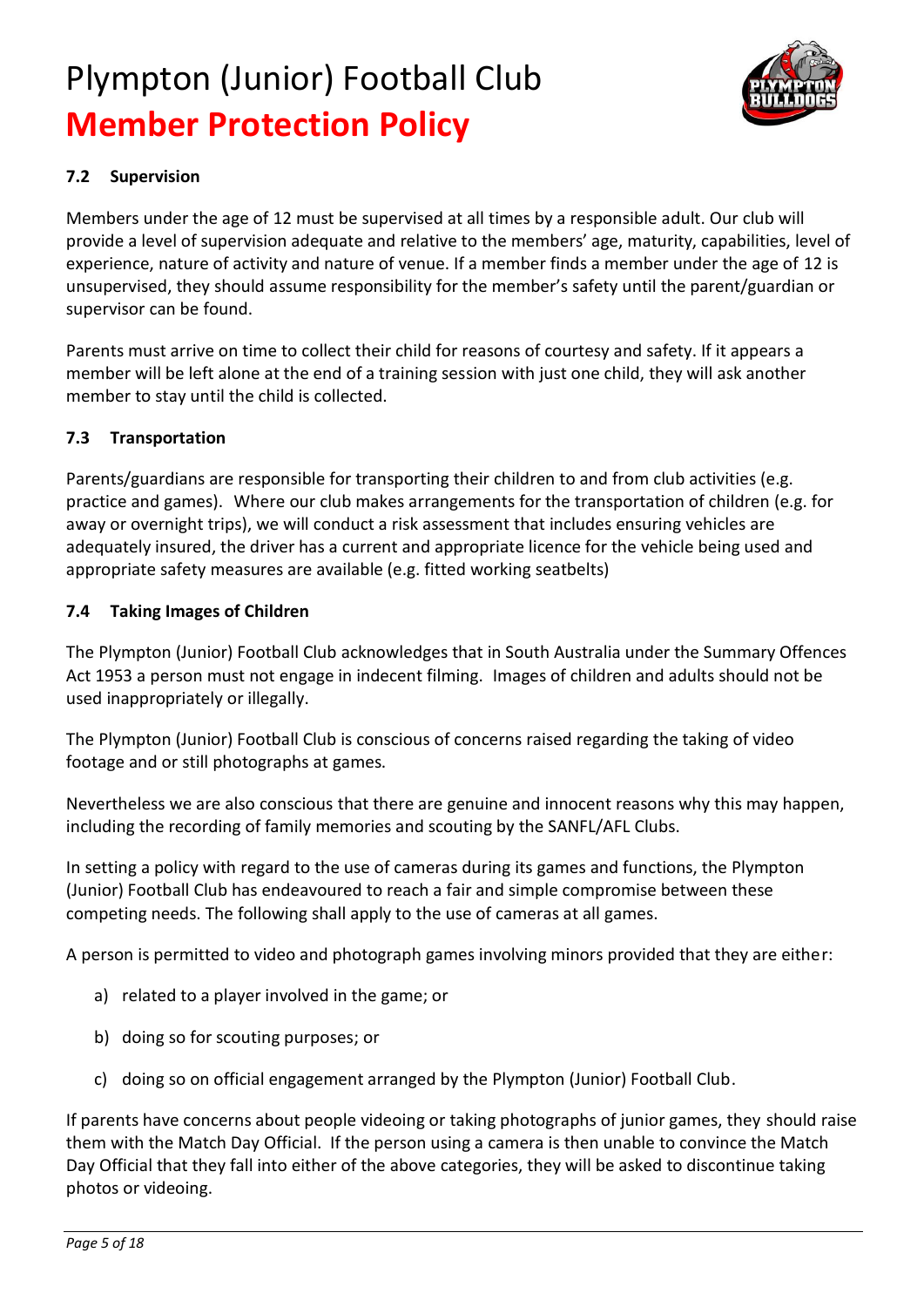

Any person aggrieved by that decision should raise the matter at the earliest opportunity with Plympton (Junior) Football Club Operations Manager.

No videoing or taking photographs will be permitted under any circumstances in the toilets or changing areas where games or training are being conducted.

Under no circumstances will video footage or photographs taken at Plympton (Junior) Football Club games or functions be posted on line or in any public forum without the written permission of the parents of all minors appearing in the video or photograph.

## **8. Anti-harassment, Discrimination and Bullying**

Our club opposes all forms of harassment, discrimination and bullying. This includes treating or proposing to treat someone less favourably because of a particular characteristic; imposing or intending to impose an unreasonable requirement, condition or practice which has an unequal or disproportionate effect on people with a particular characteristic; or any behaviour that is offensive, abusive, belittling, intimidating or threatening – whether this is face-to-face, indirectly or via communication technologies such as mobile phone and computers. Some forms of harassment, discrimination and bullying are against the law and are based on particular characteristics such as age, disability, gender, sexual orientation, pregnancy, political or religious beliefs, race, and marital status.

Our club takes all claims of harassment, discrimination, bullying and cyber bullying seriously. We encourage anyone who believes they have been harassed, discriminated against or bullied to raise the issue with the club (see Section 10).

## **9. Inclusive Practices**

Our club is welcoming and we will seek to include members from all areas of our community.

## **9.1 People with a Disability**

Where possible we will include people with a disability in our teams and club. We will make reasonable adaptations (e.g. modifications to equipment and rules) to enable participation.

### **9.2 People from Diverse Cultures**

We will support and respect people from diverse cultures and religions to participate in our club and where possible will accommodate requests for flexibility (e.g. modifications to uniforms).

### **9.3 Sexual & Gender Identity**

All people, regardless of their sexuality, are welcome at our club. We strive to provide a safe environment for participation and will take action over any homophobic behaviour.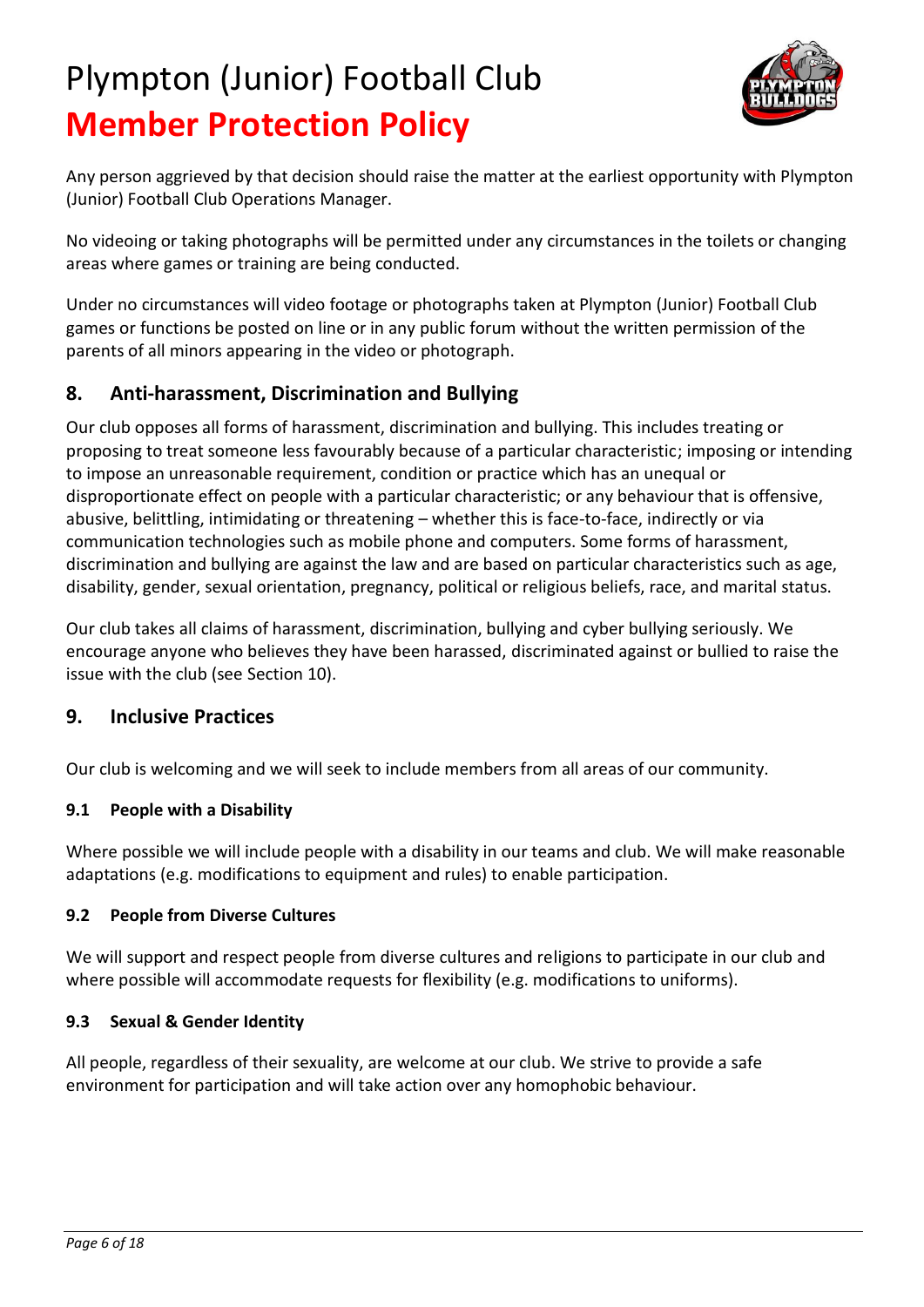

### **9.4 Girls Playing in Boys Teams**

Our club will support girls playing in boys teams up until the age of 12 years (when federal sex discrimination law says if differences in strength, stamina and physique are relevant, then single sex competition is required). After this age our club will consider each request on an individual basis including looking at the nature of our sport and other opportunities to compete.

## **10. Responding to Complaints**

### **10.1 Complaints**

Our club takes all complaints about on and off-field behaviour seriously. Our club will handle complaints based on the principles of procedural fairness (natural justice), that is:

- all complaints will be taken seriously;
- both the person making the complaint (complainant) and the person the complaint is against (respondent) will be given full details of what is being said against them and have the opportunity to respond (give their side of the story);
- irrelevant matters will not be taken into account;
- decisions will be unbiased and fair; and
- any penalties imposed will be fair and reasonable.

More serious complaints may be escalated to the SANFL Juniors.

If the complaint relates to suspected child abuse, sexual assault or other criminal activity, then our club will need to report the behaviour to the police and/or relevant government authority.

#### **10.2 Complaint Handling Process**

When a complaint is received by our club, the person receiving the complaint (e.g. President, Member Protection Information Officer) will:

- listen carefully and ask questions to understand the nature and extent of the problem;
- ask what the complainant would like to happen;
- explain the different options available to help resolve the problem;
- take notes; and
- maintain confidentiality but not necessarily anonymity.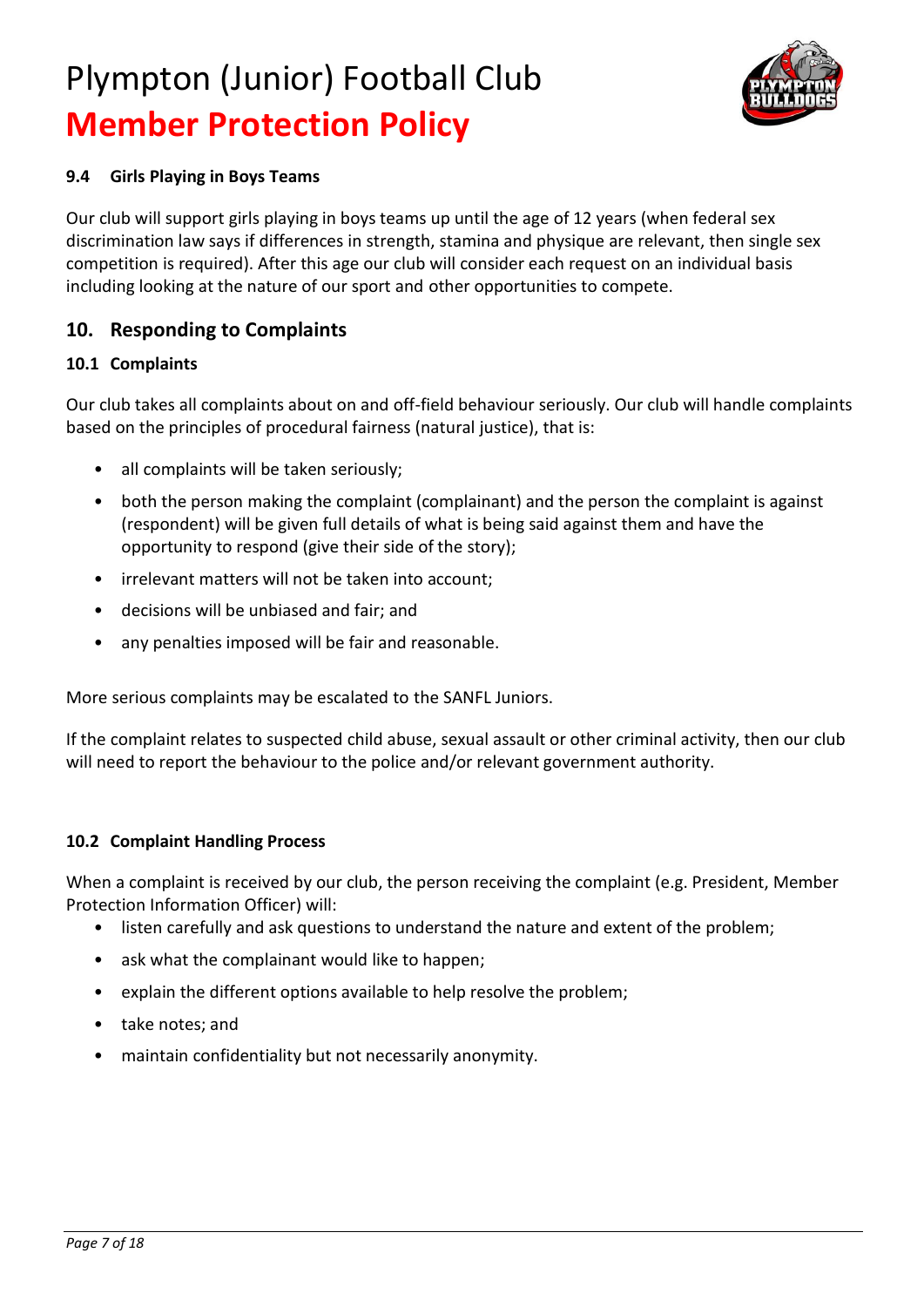

Once the complainant decides on their preferred option for resolution, the club will assist, where appropriate and necessary, with the resolution process. This may involve:

- supporting the person complaining to talk to the person being complained about
- bringing all the people involved in the complaint together to talk objectively through the problem (this could include external mediation);
- gathering more information (e.g. from other people that may have seen the behaviour);
- seeking advice from our district, regional, state and/or national body or from an external agency (e.g. State Department of Sport or anti-discrimination agency);
- referring the complaint to the SANFL Juniors; and/or
- referring the complainant to an external agency such as a community mediation centre, police or anti-discrimination agency.

In situations where a complaint is referred to the SANFL Juniors and an investigation is conducted, the club will:

- co-operate fully;
- ensure the complainant and respondent are not victimised;
- where applicable, ensure the complainant is not placed in an unsupervised situation with the respondent(s); and
- act on the SANFL Juniors' recommendations.

At any stage of the process, a person can seek advice from or lodge a complaint with an antidiscrimination commission or other external agency.

### **10.3 Disciplinary Measures**

Our club will take disciplinary action against anyone found to have breached our policy or made false and malicious allegations. Any disciplinary measure imposed under our policy must:

- Be applied consistent with any contractual and employment rules and requirements;
- Be fair and reasonable;
- Be based on the evidence and information presented and the seriousness of the breach;
- Be determined by our Constitution, By Laws and the rules of the game.

Possible measures that may be taken include:

- verbal and/or written apology;
- counselling to address behaviour;
- withdrawal of any awards, placings, records, achievements bestowed in any tournaments, activities or events held or sanctioned by our club;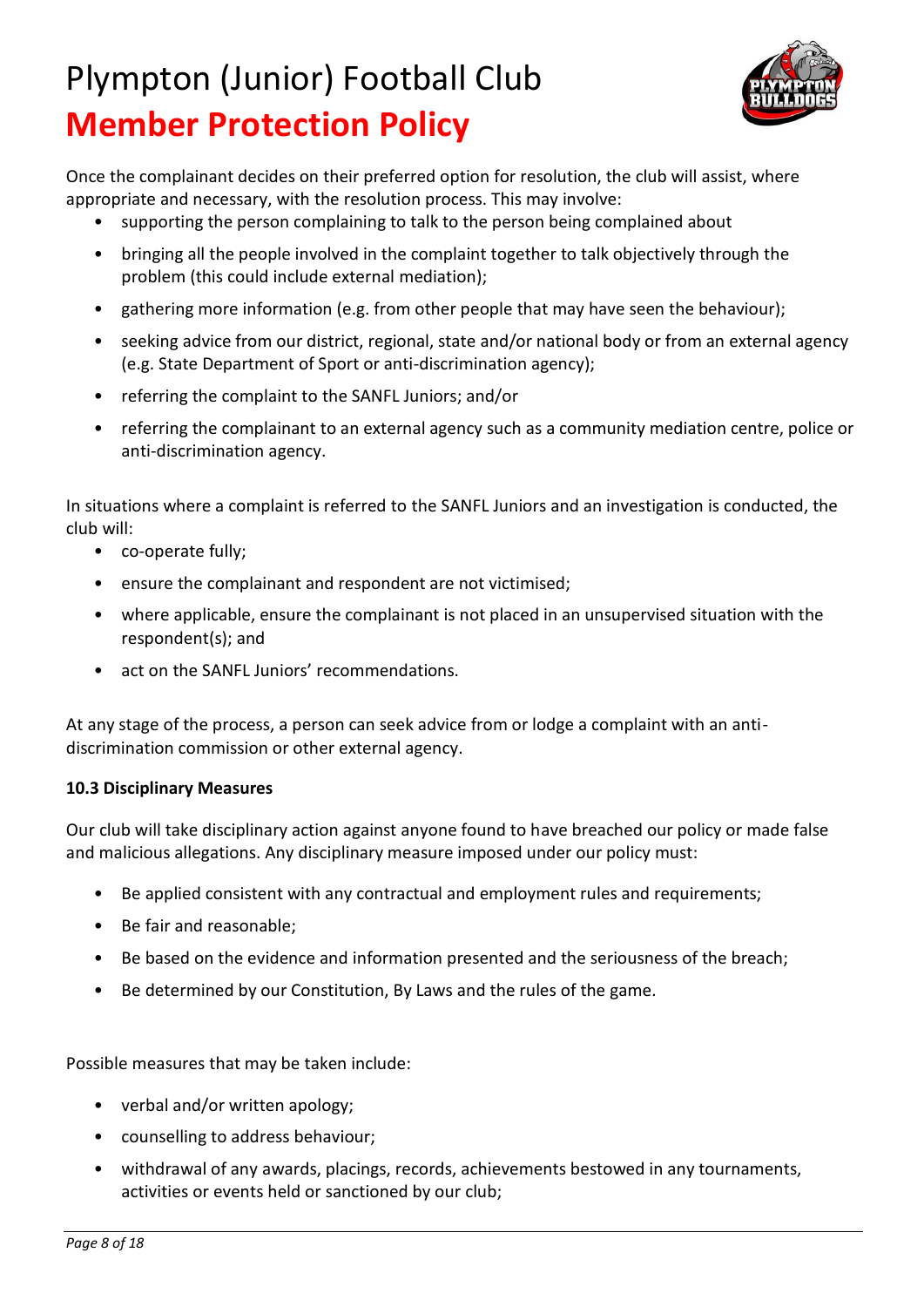

- suspension or termination of membership, participation or engagement in a role or activity;
- de-registration of accreditation for a period of time or permanently;
- a fine; or
- any other form of discipline that our club considers reasonable and appropriate.

### **10.4 Appeals**

The complainant or respondent can lodge one appeal against decisions of or disciplinary measures imposed by our club to the SANFL Juniors. Appeals must be based on either a denial of natural justice, because of unjust or unreasonable disciplinary measure(s) being imposed, or on the grounds that the decision was not supported by the information/evidence presented and available to the decision maker/club.

This document was endorsed by the Plympton (Junior) Football Club committee on 22<sup>nd</sup> December 2015. It can be amended by the committee at any time, however in the absence of changes it will be reviewed again on 22nd December 2017.

## **Appendix 1 – Code of Conduct**

Refer to the Plympton Football Club website for the latest codes of behaviour:

[http://www.plymptonbulldogs.com.au](http://www.plymptonbulldogs.com.au/)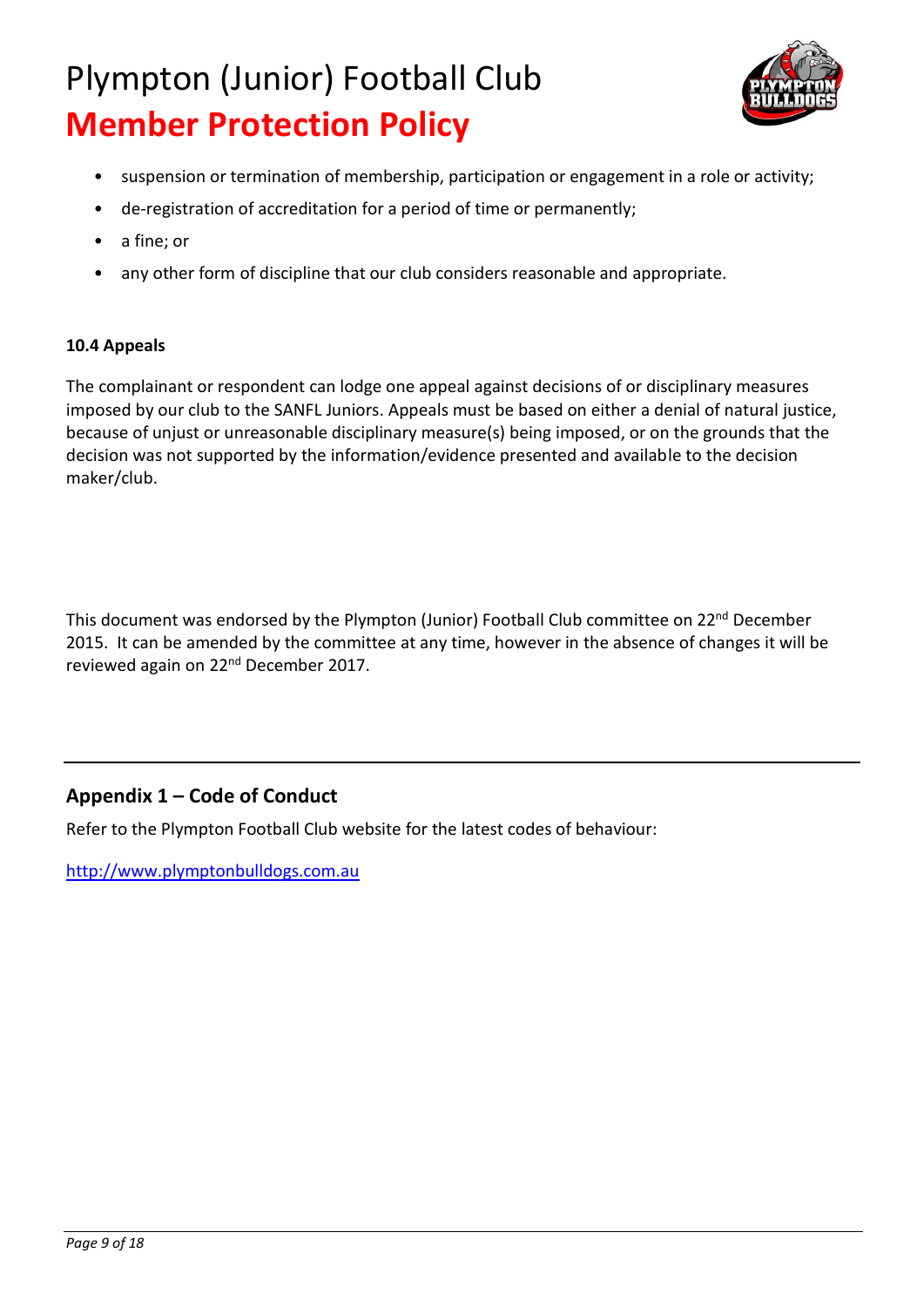

## **Appendix 2 – Screening requirements**

This section covers Criminal History Assessment/Managing criminal history information of people working with children in South Australia.

A criminal history assessment is a decision about whether a person is suitable to work with children based on the person's criminal history (if any) and the assessed risk to children who access services from the organisation.

The Plympton (Junior) Football Club may conduct a criminal history assessment themselves or apply to a third party (such as the State Body or Screening Unit) for an assessment and letter of clearance.

The Plympton (Junior) Football Club undertakes to follow the Standards issued by the Department for Education and Child Development when conducting criminal history assessments. These Standards are outlined below.

### *Identifying affected positions*

The Plympton (Junior) Football Club will conduct an assessment of the criminal history of every person who is, or will be, engaged to work with children in this organisation, its affiliated associations and clubs. As a first step, the Plympton (Junior) Football Club has identified all individuals and positions within the organisation that involve working with children. These positions are:

- Committee members
- Coaches and assistant coaches
- Team managers
- **Runners**
- Trainers

## *Procedures*

The Plympton (Junior) Football Club has set out the following policy and supporting procedures for obtaining criminal history reports.

Existing Members and Volunteers:

- All existing members and volunteers holding a prescribed position must obtain a National Police Check by making application to the South Australian Police
- The cost of obtaining this check will be met by using the organisations VOAN
- On receipt of the check the original document must be presented to the Child Safety Officer
- The document will be assessed in accordance with the Standards and returned to the person as soon as practicable
- The criminal history assessment will be repeated every three years or as requested by the Board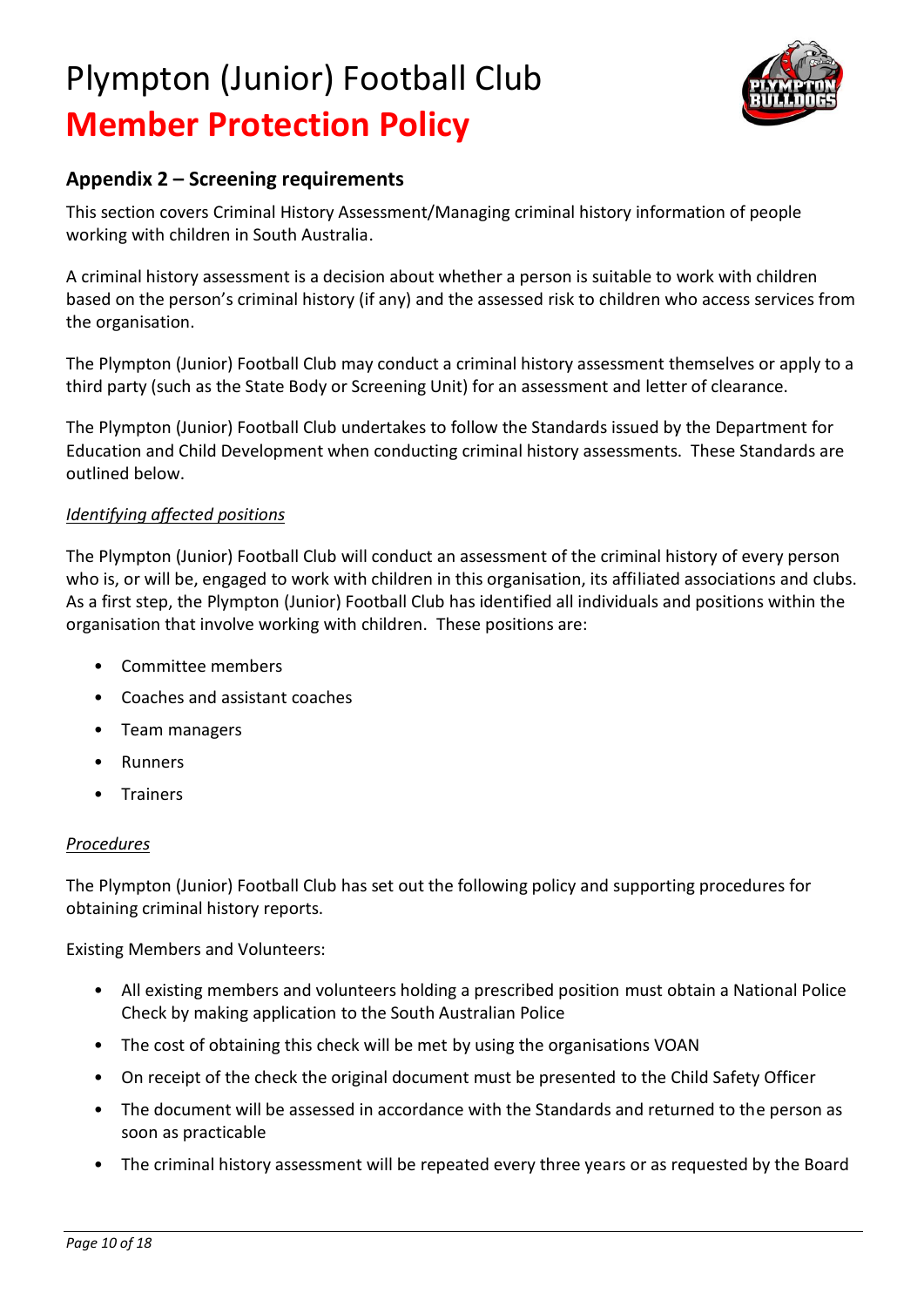

New Members and Volunteers:

- All new members or volunteers selected to fill a prescribed position must obtain National Police Check (or present a document that is less than three years old) by making application to the South Australian Police
- The cost of obtaining this check will be met by using the organisations VOAN
- On receipt of the check the original document must be presented to the Child Safety Officer
- Using a 100-point check, the Child Safety Officer will establish the true identity of the applicant
- The document will be assessed in accordance with the Standards and returned to the person as soon as practicable
- The criminal history assessment will be repeated every three years or as requested by the Board

#### *Accepting "other evidence"*

The Plympton (Junior) Football Club will, in lieu of undertaking a criminal history screening check as set out above, accept the following forms of evidence (obtained within the last three years) to assess a person's suitability to work with children.

- A National Police Certificate that does not expressly state that it cannot be used as a clearance to work with children
- A Letter of clearance to work with children from a CrimTrac accredited agency: Such as the DSCI Screening Unit; Teacher Registration Board or Catholic Education Office
- An interstate working with children check, from: Queensland, Victoria or Western Australia
- A letter from the Catholic Archdiocese of Adelaide, Police Check Unit granting a police check Clearance

Acceptance of any of these checks is subject to the person completing a 100-point check, to enable the Plympton (Junior) Football Club to establish the true identity of the applicant.<sup>1</sup>

The Plympton (Junior) Football Club may also at its discretion seek a statutory declaration for any *employee(s)* or *volunteer(s)* who have been citizens or permanent residents of another country other than Australia since turning 18 years of age.

#### *Assessing criminal history information*

In the majority of cases, a person will have no criminal history. In these cases, the assessment will be successfully completed and no further action in respect to an assessment will be required.

 $\overline{a}$ 

<sup>1</sup> A 100-point check should include one primary document such as a Birth Certificate or International Travel Document (e.g. Current Passport) or Citizenship Certificate and must include one secondary document such as a Driver's Licence, employee identification card, Centrelink card or student identification card.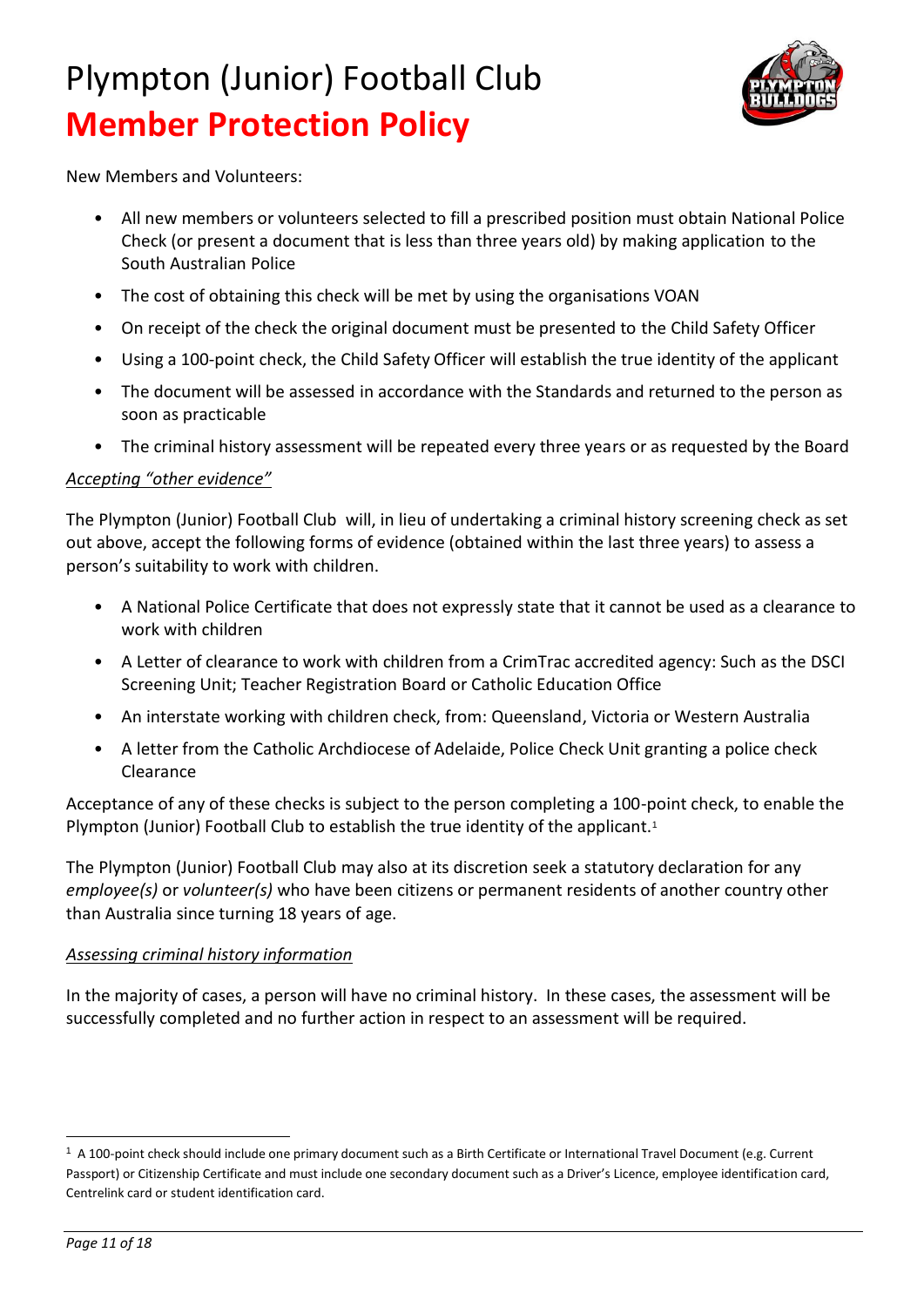

The Plympton (Junior) Football Club believes the following categories of criminal convictions present a prima-facie *risk of harm* to children. No person will be considered suitable to be employed, contracted, hired, retained, accepted as a volunteer, or allowed to undertake prescribed functions for the Plympton (Junior) Football Club if he or she has been convicted of:

- murder or sexual assault
- violence in relation to a child
- an offence relating to child pornography
- an offence involving child prostitution
- a child abuse offence, for example criminal neglect

The Plympton (Junior) Football Club believes that there can be a presumption that there is a risk of harm to children but further assessment is necessary before a decision to exclude a person can be made for the following types of criminal offences:

- sexually-motivated offences
- violence offences/assault including any form of assault which has resulted in a sentence of imprisonment
- offences relating to cruelty to animals
- any other offences against a child (including drug offences).

In addition, other criminal offences may be relevant to specific, prescribed functions, including: dishonesty offences, serious drug-related matters or serious traffic offences.

None of these offences will automatically preclude an individual from being engaged to undertake prescribed functions.

Any such person will be asked to make further application to the Screening Unit for a more thorough assessment. This cost of this screening check to be met by the individual.

The decision of this process will be deemed to be final and binding on all parties.

### *Ensuring procedural fairness if a person has a criminal history*

Existing staff, members and volunteers:

- All existing staff, members and volunteers will be provided with the opportunity to confirm or dispute the information contained within the National Police Certificate report and to provide contextual information if they wish, before the assessment is conducted.
- Prior to a decision being made, the Plympton (Junior) Football Club will communicate to the applicant a pending decision not to employ or engage them because of their criminal history and the reasons for this decision.
- Staff (who are also members of the Plympton (Junior) Football Club), members and volunteers of may request that the final assessment be referred to the Screening Unit (if it has not already been done). Which decision shall be final and binding.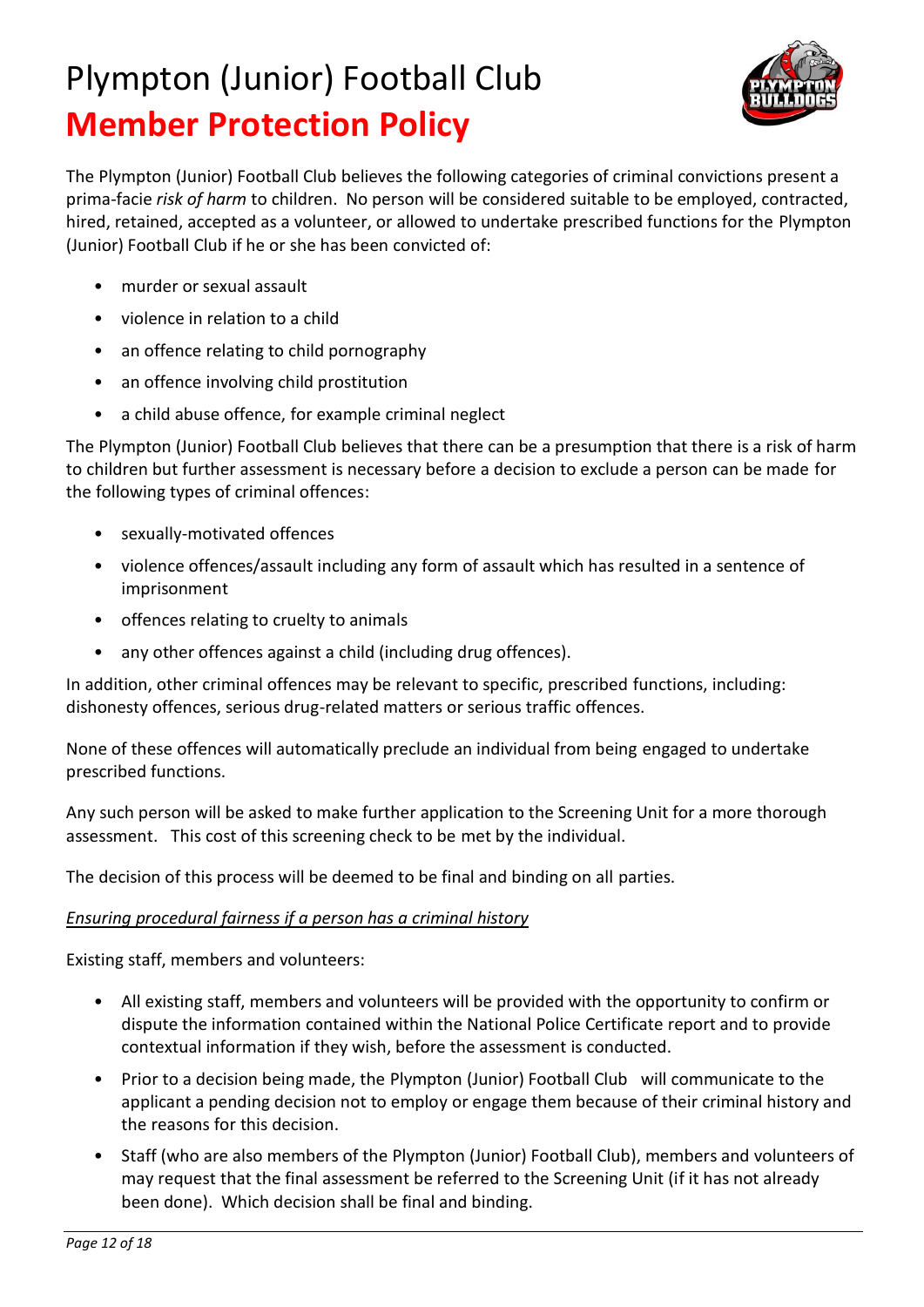

New staff, members and volunteers:

- New applicants for employment, membership and volunteers will be provided with the opportunity to confirm or dispute the information contained within the National Police Certificate report and to provide contextual information if they wish before the assessment is conducted.
- The Plympton (Junior) Football Club will communicate to the applicant a decision not to employ or engage them or to accept their application for membership. They will not be provided with the reasons for this decision.
- There will be no appeal to this decision.

### *Records management*

The Plympton (Junior) Football Club will take specific actions to store and record information obtained through conducting a criminal history assessment. This includes taking measures to ensure information is protected and confidentially stored and safeguards to protect against loss, unauthorised access, modification, disclosure or other misuse.

Criminal history information will not be retained once a decision has been made regarding the person's suitability to work with children. No criminal history information will be retained beyond three months.

The Plympton (Junior) Football Club will retain the following information regarding their decision:

- That a criminal history report was obtained
- How the criminal history information affected decision making processes
- Statutory declarations (where applicable)

### *Process for dealing with members charged with, or under investigations for, a criminal offence*

This process sets out the procedure that Plympton (Junior) Football Club will follow in the event that it becomes aware that a member has been charged with, or is being investigated for, a relevant criminal offence.

Guiding Principle: The paramount consideration is the rights, interests and wellbeing of children and their protection from harm.

Procedure

### *Risk Assessment*

In the event that Plympton (Junior) Football Club becomes aware that a member has been charged with, or is being investigated for, a relevant criminal offence, the managing authority of Plympton (Junior) Football Club or senior appointed officers shall make a risk assessment of the risk of harm to children and consider taking protective action.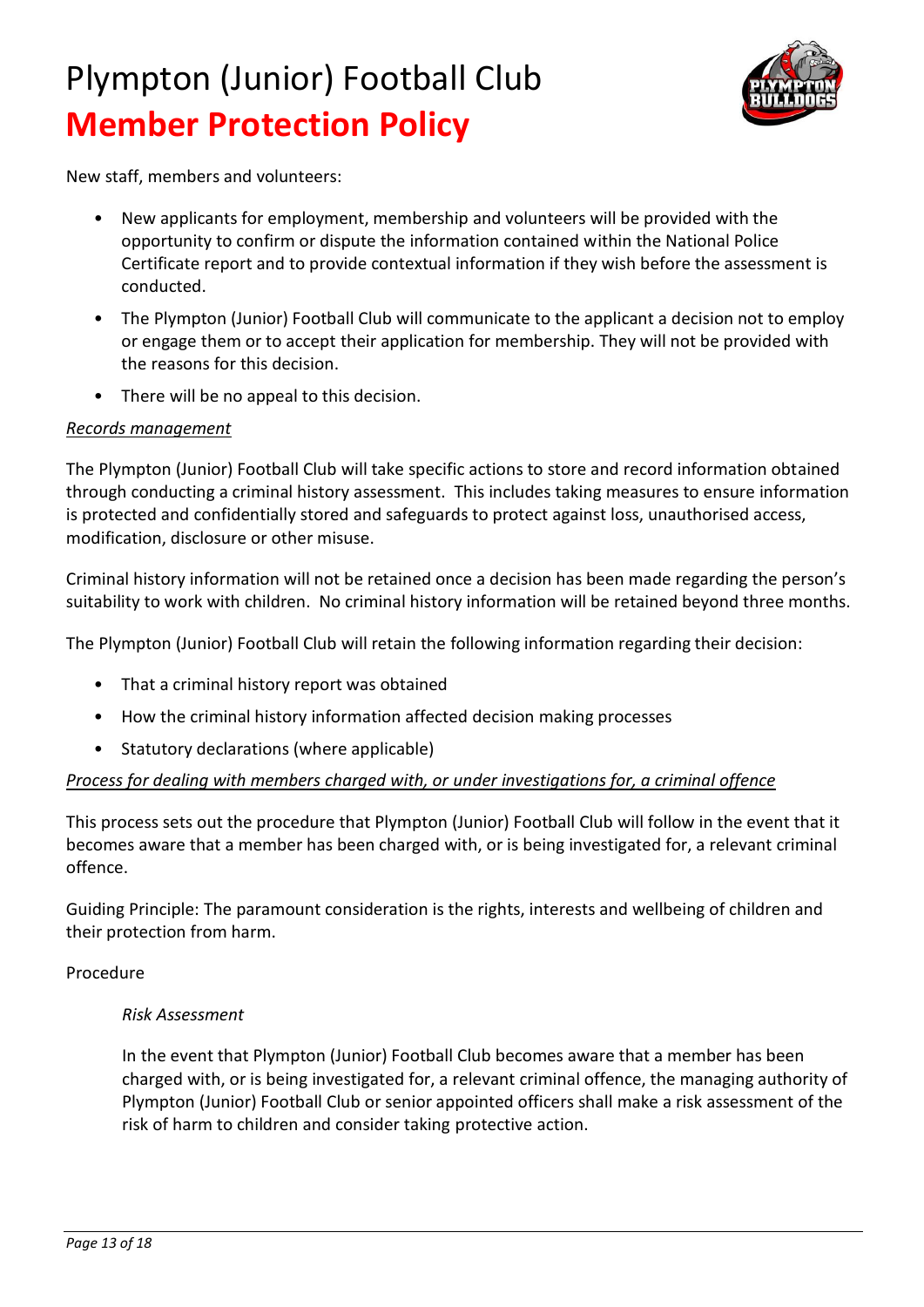

The risk assessment will:

- o Be conducted in accordance with the guidelines and principles set out under Standard 5 of the Child Safe Environments: Standards for dealing with information obtained about the criminal history of employees and volunteers who work with children;
- o Recognise that an investigation or charge does not mean that the person is guilty and that the matter needs to be resolved through proper legal avenues;
- $\circ$  Consider all matters on an individual basis and include an assessment of all relevant circumstances;
- $\circ$  Provide the member an opportunity to make submissions on whether he or she had been charged with an offence warranting some action, and what action should be taken;
- $\circ$  Be made in accordance with the principles of natural justice and procedural fairness. Assessment procedures will be transparent, documented and consistently applied;
- o Not compromise any police investigations or evidence.

#### *Outcome*

Where the outcome of the risk assessment is that protective action is necessary, the Plympton (Junior) Football Club may:

- o Control or supervise contact between the member and children
- o Prevent contact between the member and children
- $\circ$  Remove the member from duties until the outcome of the investigation or charge is known;
- o Take any other action that is necessary and reasonable in the circumstances.

### *Voluntary removal of member pending outcome of charge or investigation*

Where the risk assessment determines that protective action is necessary against a member to safeguard and protect children, Plympton (Junior) Football Club will give the member the opportunity to voluntarily remove him or herself from activities until the outcome of the charge or investigation is known.

#### *Resolution to suspend or remove member*

In the event that the member will not voluntarily remove him or herself from activities until the outcome of the charge or investigation is known, the Plympton (Junior) Football Club will put forward a resolution to the committee to suspend or temporarily remove the member.

The outcome of the resolution will be recorded in the committee's minutes and then implemented.

The outcome recorded in the committee minutes will not contain unnecessary information relating to the investigation or charge or identify (directly or indirectly) any junior members.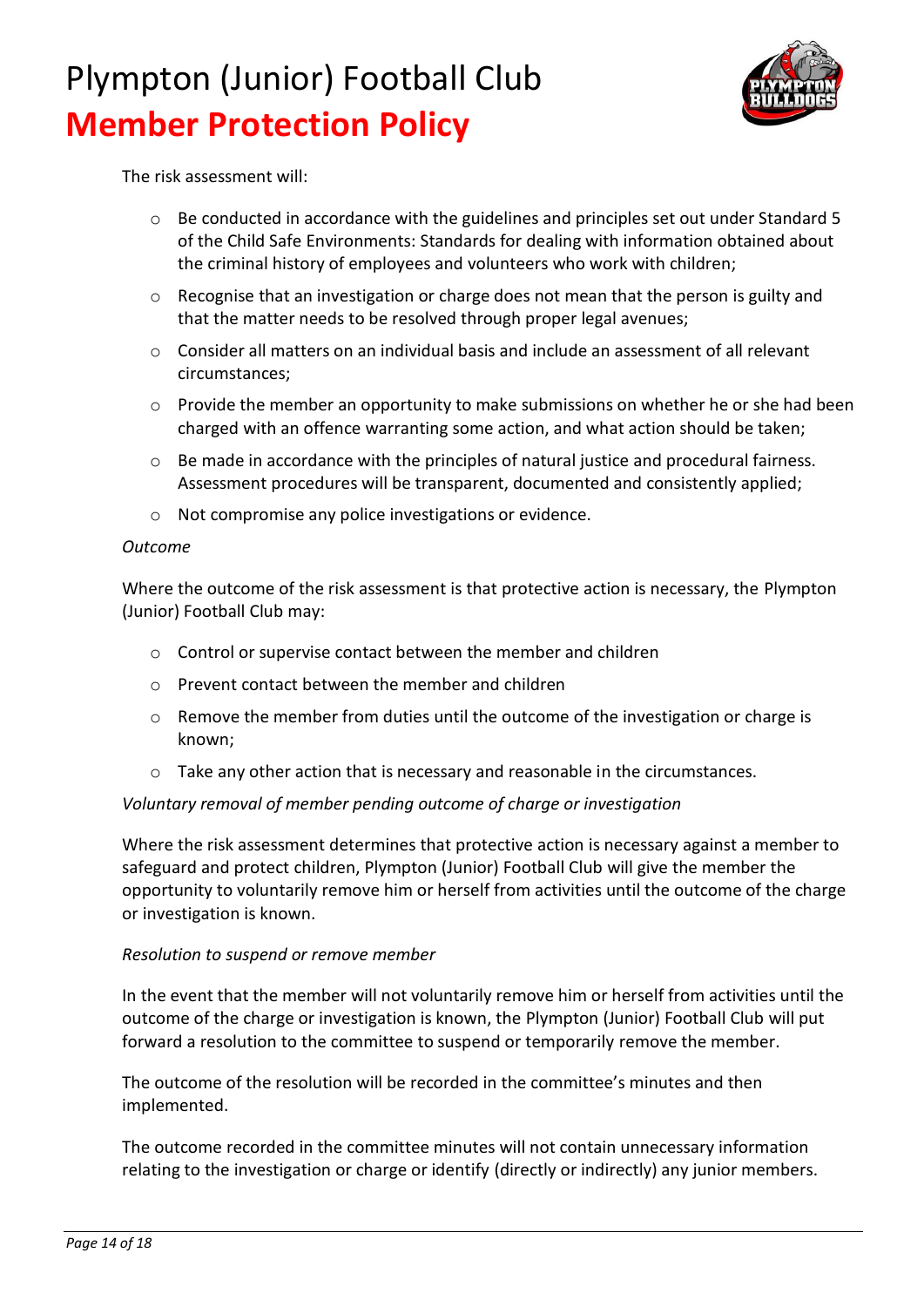

### *Glossary*

*Relevant criminal offence*: means an offence that indicates a prima-facie risk of harm or that potentially indicates unsuitability to work with children.

*Natural justice*: means observing the following principles:

- o people are entitled to be informed of allegations made against them
- $\circ$  all persons affected by a decision should be given the relevant information to enable an informed submission to be made to the decision-maker or person subsequently reviewing a decision
- o during the review of a decision, all persons affected by a decision should have an opportunity to put their case, relevant arguments should be heard, and relevant information should be accessible to all parties
- o decision-makers act fairly and impartially.

*Offence that indicates a prima-facie risk of harm*: has the same meaning as described under Standard 5 of the *Child Safe Environments: Standards for dealing with information obtained about the criminal history of employees and volunteers who work with children*.

*Offence that potentially indicates unsuitability to work with children*: Has the same meaning as described under Standard 5 of *the Child Safe Environments: Standards for dealing with information obtained about the criminal history of employees and volunteers who work with children*.

*Member*: means a member of the Plympton (Junior) Football Club.

*Risk assessment* in the context of child protection 'refers to a process of evaluating the information received to reach a decision about the risk of harm a person may pose to children'. *(Child Safe Environments: Standards for dealing with information obtained about the criminal history of employees and volunteers who work with children).*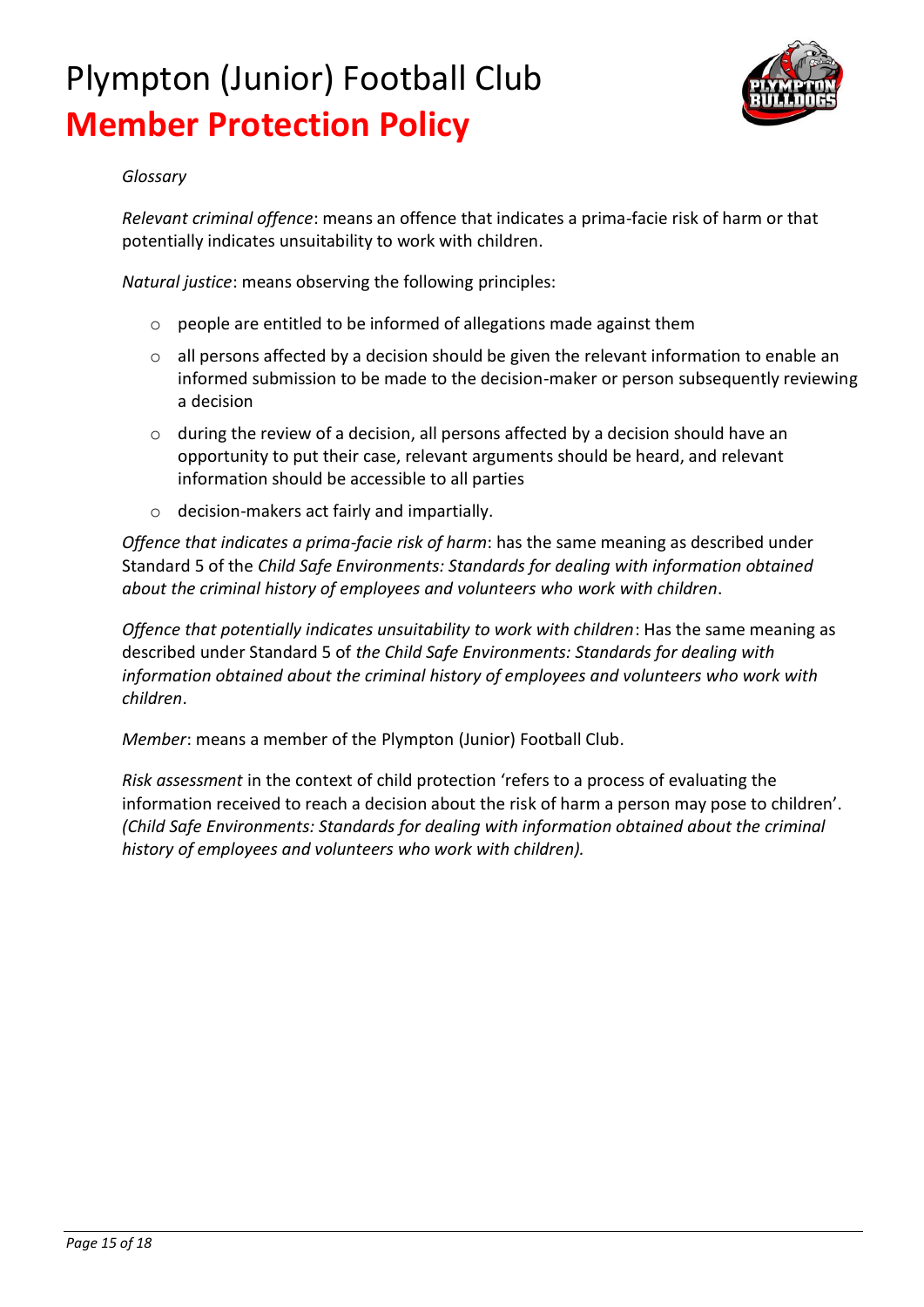

## **Appendix 3 – Record of Complaint**

The following Record of Complaint is a sample of the reporting form used to document complaints made in accordance with this policy. A copy of this form can be found on the Plympton Football Club website:

<http://www.plymptonbulldogs.com.au/>

| Name of person receiving<br>complaint |                                     | Date:                    |
|---------------------------------------|-------------------------------------|--------------------------|
| Complainant's Name                    |                                     |                          |
|                                       | Over 18                             | Under 18                 |
| Complainant's contact                 | Phone:                              |                          |
| details                               | Email:                              |                          |
| Complainant's role/status             | Administrator (volunteer)           | Parent                   |
| in Club                               | $\Box$<br>Athlete/player            | Spectator                |
|                                       | Coach/Assistant Coach               | <b>Support Personnel</b> |
|                                       | Employee (paid)                     | Other<br>h.              |
|                                       | Official                            |                          |
| Name of person                        |                                     |                          |
| complained about                      | Over 18                             | Under 18                 |
| Person complained about               | Administrator (volunteer)<br>$\Box$ | Parent                   |
| role/status in Club                   | Athlete/player                      | Spectator                |
|                                       | Coach/Assistant Coach               | <b>Support Personnel</b> |
|                                       | Employee (paid)<br>D                | Other                    |
|                                       | Official                            |                          |
| Location/event of alleged<br>issue    |                                     |                          |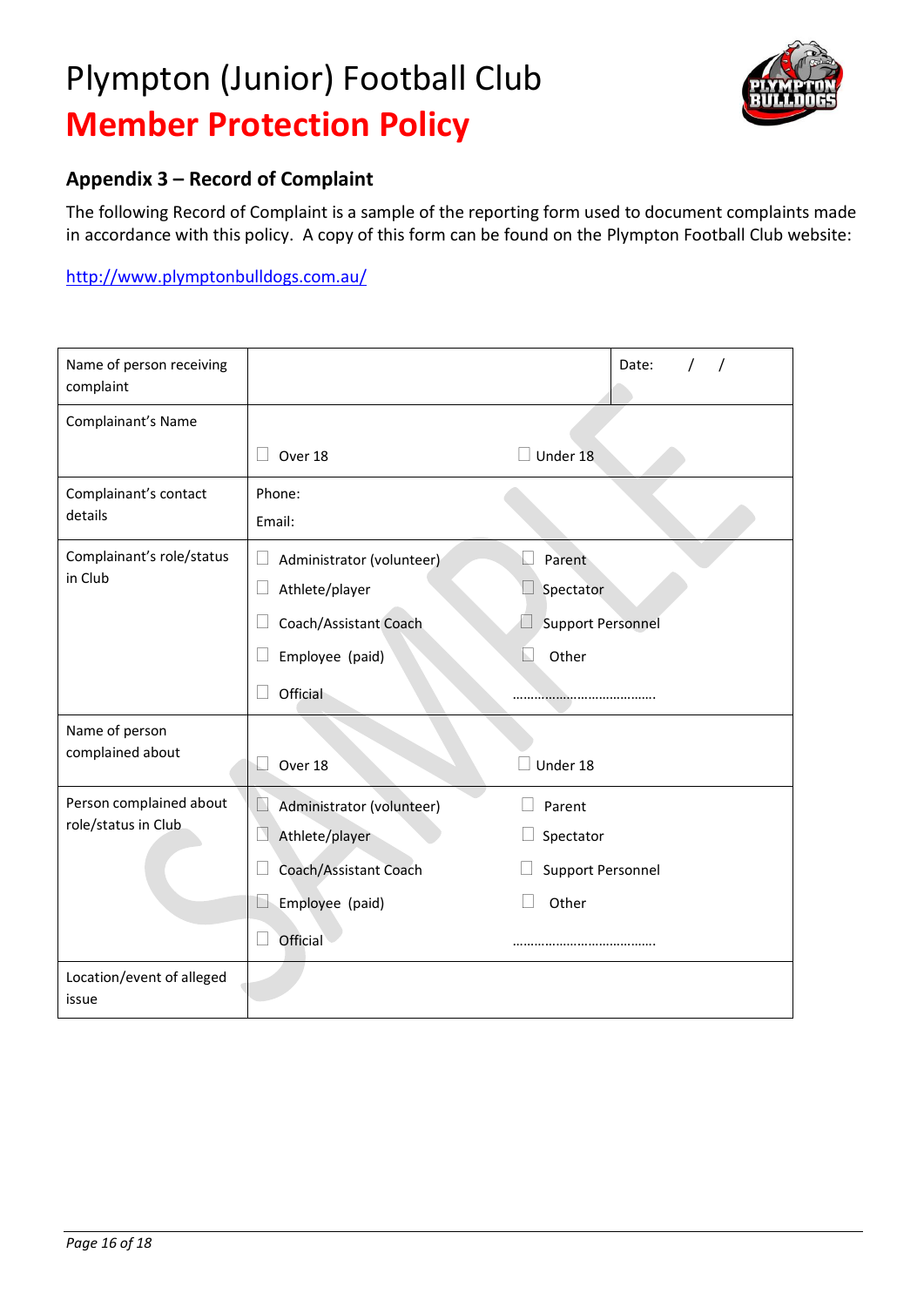

|                      | Discrimination     |                             |
|----------------------|--------------------|-----------------------------|
| $\Box$ Sexual/sexist | Selection dispute  | Coaching methods            |
| Sexuality<br>$\Box$  | Personality clash  | Verbal abuse                |
| Race<br>$\Box$       | <b>Bullying</b>    | Physical abuse<br>$\Box$    |
| Religion<br>- 1      | Disability         | Victimisation               |
| Pregnancy            | <b>Child Abuse</b> | Unfair decision             |
| Other                |                    |                             |
|                      |                    |                             |
|                      |                    | $\Box$ Harassment or $\Box$ |